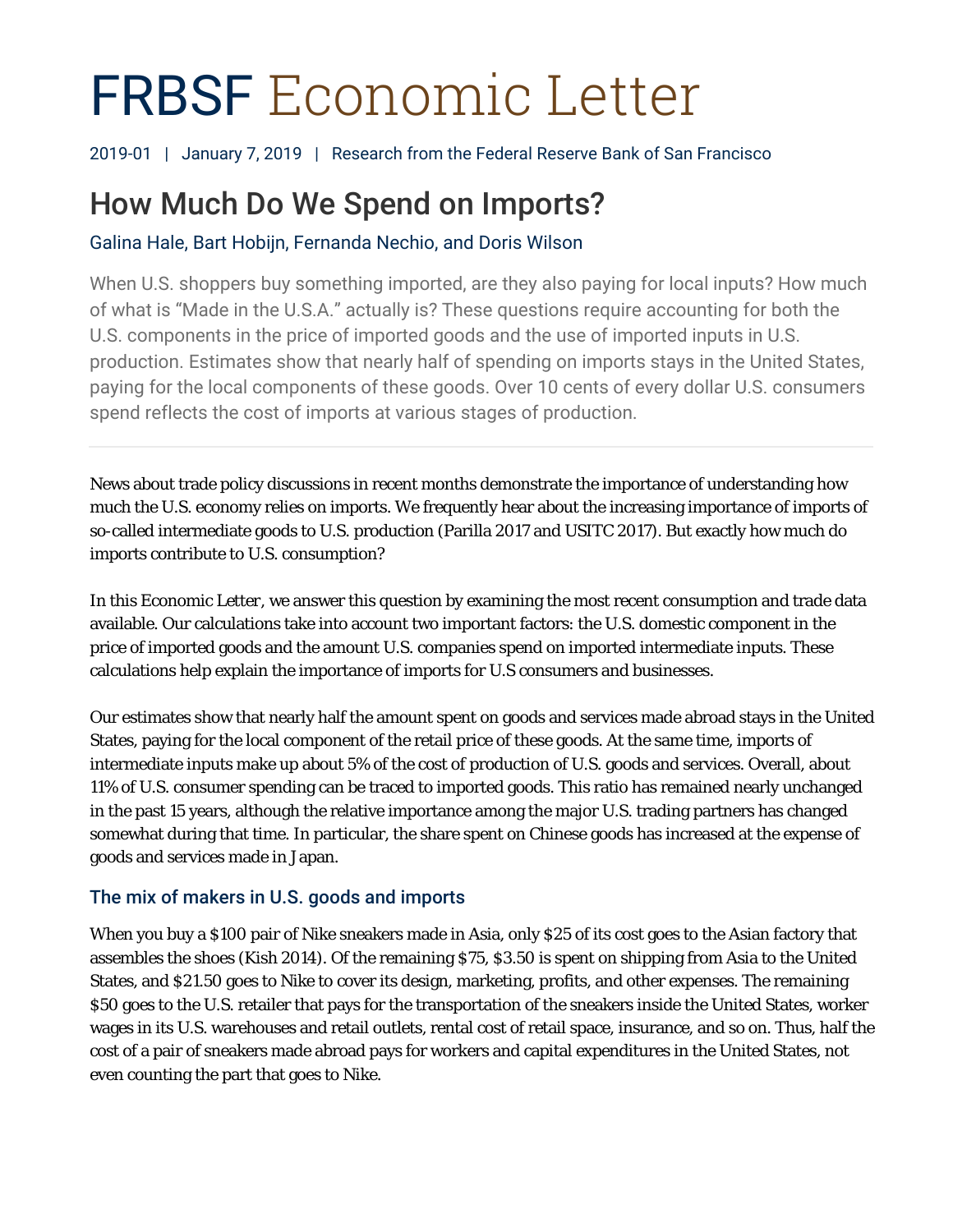#### *FRBSF Economic Letter* 2019-01 January 7, 2019

When you buy a Jeep Patriot manufactured in Illinois, at least 17% of the cost goes to parts made in other countries (NHTSA 2017). Thus, even for a car that is manufactured in the United States, a substantial part of its cost traces to imported intermediate parts used in its production.

These examples are useful to understand how raw statistics on imports fail to fully account for the cost of imports, and how part of the cost of American goods and services reflects imports. To account for these factors—namely, the U.S. content of goods sold as imports and the import content of goods sold as "Made in the U.S.A."—we combine information from the 2017 Census Bureau U.S. International Trade Data, the 2016 Bureau of Labor Statistics input-output matrix, and the 2017 personal consumption expenditures (PCE) from the U.S. national accounts.

#### Share of spending on imports

While shoppers are used to seeing various imported items—like Nike shoes—in stores across the country, the United States remains a relatively closed economy. In fact, the vast majority of goods and services sold here are produced domestically. Even in categories with high levels of imported goods, most expenditures are on domestic goods.

Figure 1, panel A summarizes the composition of U.S. PCE by category between durable goods, nondurable goods, and services. The exact numbers for all calculations are provided in the onlin[e Appendix.](https://www.frbsf.org/economic-research/publications/economic-letter/2019/january/how-much-do-we-spend-on-imports/el2019-01-appendix.pdf) For each category the bar is split between the share of consumption spent on domestic goods (solid portion) and imported goods (lighter shaded portion). Panel B shows the source of overall imported goods and services by trading partner.

The top "unadjusted" bars in both panels report data computed directly from PCE and headline trade numbers, which classify trade in goods and services based on their country of origin. For now, we focus on the top bars and leave the discussion of the bottom "adjusted" bars for a later section.

#### Figure 1

#### Domestic and import expenditure shares by categories and trade partners



Note: Top bars in both panels are computed directly from PCE and headline trade data. Bottom bars in both panels reflect authors' adjustments to account for imported content of U.S. goods and U.S. content of imported goods.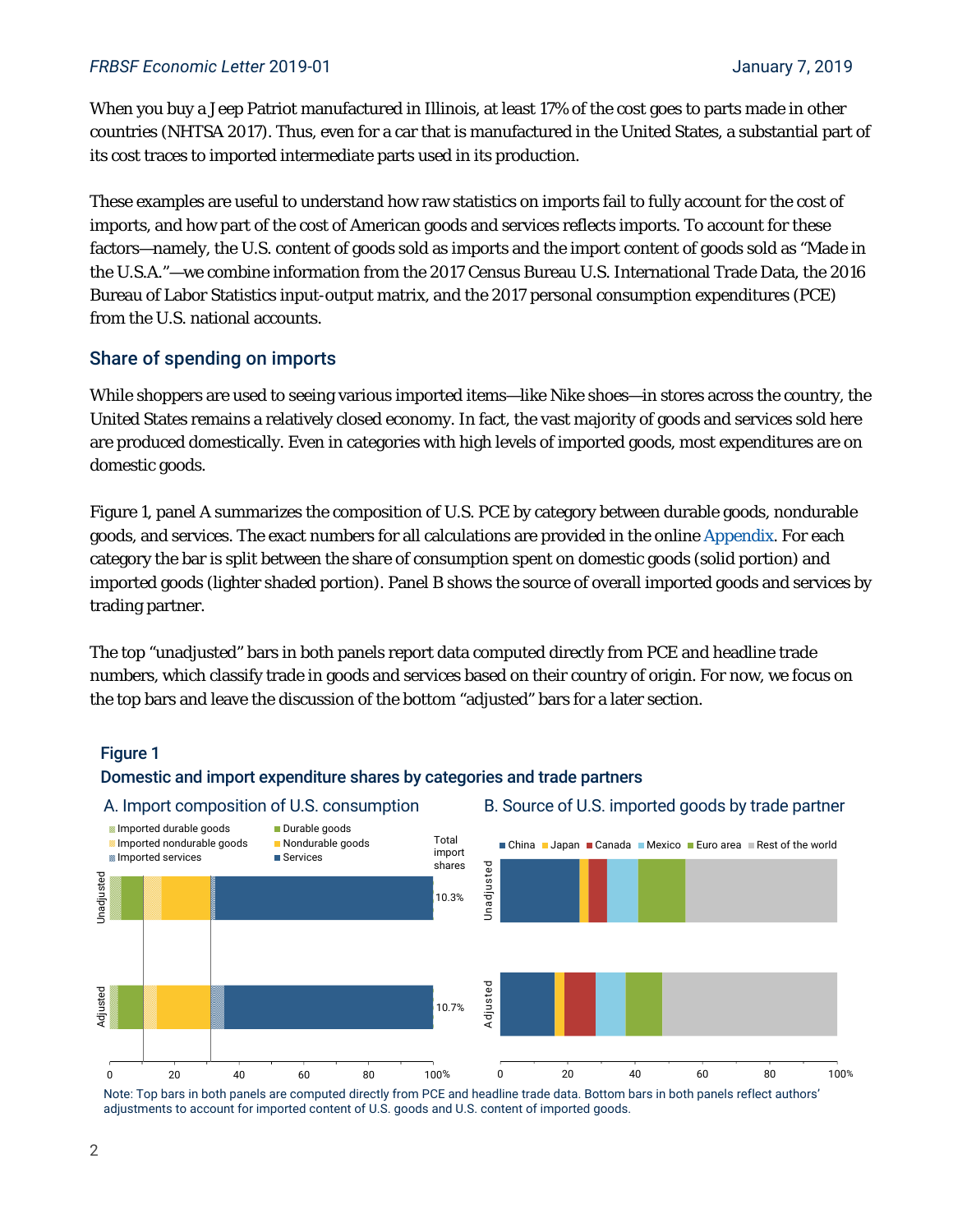#### *FRBSF Economic Letter* 2019-01 January 7, 2019

Panel A shows that, as of 2017, the bulk of consumer spending went to services, followed by nondurable then durable goods. The panel also shows that the import share is highest, roughly one-third, for the consumption of durable goods, which includes cars and household electronics. Overall, the import share of U.S. personal consumer expenses only amounts to 10%.

Panel B shows that nearly a quarter of these expenditures are on goods and services made in China, while another quarter is made in the euro area and Mexico combined.

These unadjusted calculations are based on the total of the final values of goods sold as imported goods to consumers. While these calculations are informative, they miss the overall import content of final goods consumed in the United States in two important ways: the "local" content of imports, and the "foreign" content of domestically produced goods and services. We account for those in the adjusted numbers in the lower bars of the two charts, which we discuss next.

#### Local content of imported goods

In our first example, \$75 of the cost of a \$100 pair of sneakers made in Asia go to U.S. businesses, of which \$50 goes to U.S retailers and logistics. These latter expenses are often referred to as local content of imports. Therefore, to accurately compute the share of PCE that goes to imports, one must subtract the local content

from the amount consumers spend on imported goods.

Figure 2 summarizes how expenditures on imports are distributed between the local content that stays in this country, imported content that goes overseas to our major trade partners, and overall (last bar). For example, of all consumer expenditures in goods that are made in China, more than half stays in the United States as payment for local content. For the United States as a whole, the overall share of local content of imports in the U.S. is about 43%. Detailed statistics are provided in the online [Appendix.](https://www.frbsf.org/economic-research/publications/economic-letter/2019/january/how-much-do-we-spend-on-imports/el2019-01-appendix.pdf)

#### Figure 2 Where do expenditures on "made in…" go?



#### Import content of "Made in the U.S.A." goods

Thus far we have focused on goods that go directly to final consumption by U.S. consumers. However, not all of the goods and services that the United States imports are sold directly to households. Many imported items are used by U.S. companies as inputs in the production process, like the car parts used in the production of the Jeep Patriot. Hence, part of the 90% of spending on goods and services made in the United States use imported intermediate goods and services.

Figure 3 compares final goods imports adjusted for local content with the import content of U.S. goods and services, by trading partner and overall. Taking the aggregate numbers as an example, about 45% of U.S.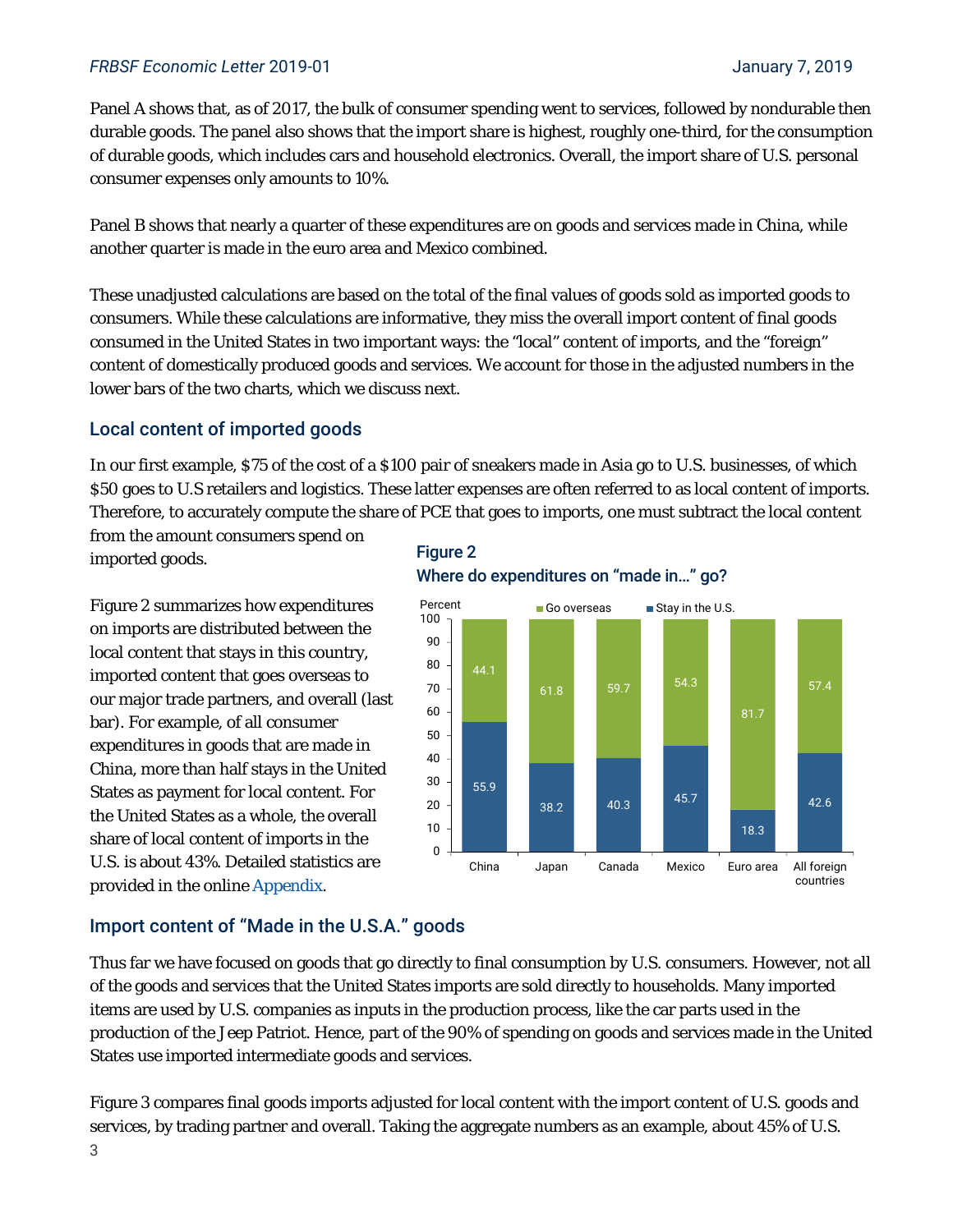#### *FRBSF Economic Letter* 2019-01 January 7, 2019

imports reflect intermediate inputs to the production of American goods, while the remainder corresponds to imports of final consumption goods. These percentages mean that the import content of domestically produced goods and services (about 45%) amounts to nearly as much as the local content of the amount spent on imported final goods from Figure 2 (about 43%).

#### Putting everything together

To properly measure the share of U.S. consumer spending that goes to imported goods, we begin with the total amount consumers spend on final goods produced

#### Figure 3 Where do imports "from…" go?



abroad, subtract the local content embedded in the prices of these goods, and add the import content in domestically produced goods and services. Putting everything together, we calculate the adjusted measures, shown in the bottom bars in Figure 1, of how much of the U.S. PCE comes from imported goods and services.

Focusing on Figure 1, panel A, the difference between the adjusted and unadjusted measures are especially pronounced for services. Once we subtract the local content of services and add imports of intermediate inputs, the total share of PCE that goes to imported services triples. Panel B shows that the difference between the adjusted and unadjusted measures is especially pronounced for imports from China. Once we subtract local content of imported goods and add imports of intermediates, the total share of PCE that goes to goods imported from China declines, highlighting the relative importance of the local content in the price of goods imported from China. Imports of intermediates are especially important in trade relationships with Mexico. Once we include imported intermediates, the share of expenses on Mexican goods and services offsets the local content in final goods imported from Mexico, leaving the share of Mexican imports in the U.S. PCE basically unchanged.

Note, however, that even after taking imported intermediate goods into account, the share of U.S. PCE that goes as payment to foreigners is quite small at 11%.

How have these numbers changed in recent years? To answer this question we calculated them using data since 2002. We found that the total import content of PCE has been relatively constant during the past 15 years, similar to the findings of Hale and Hobijn (2011). However, the share of Chinese imports has increased and the share of Japanese imports has declined. The import shares from Mexico, Canada, and the euro area have remained relatively constant. The fact that the overall import content of U.S. consumer goods has remained relatively constant while the Chinese share has increased demonstrates that Chinese gains have come, in large part, at the cost of other exporters, namely Japan.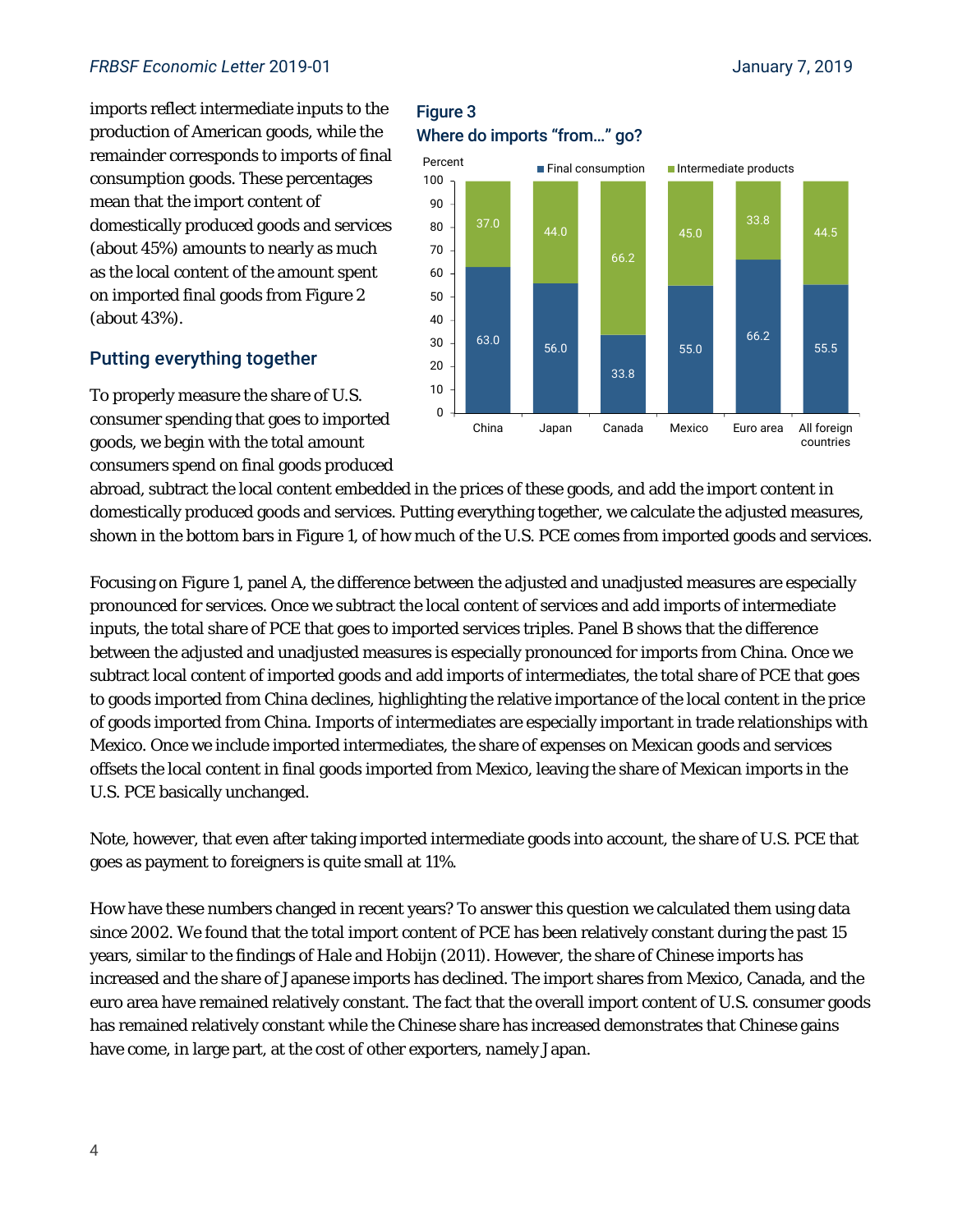#### **Conclusion**

There are three main takeaways from the analysis in this *Letter*. First, despite how individual shopping experiences may appear, the majority of U.S. personal consumption expenditures are on domestically produced goods and services. Second, nearly half of the amount we spend on imported goods stays in the United States to pay for the local component of the retail price of these goods. Third, almost half of the total expenditures on imports is embedded in the production of U.S. goods and services that use imported intermediate inputs. Taking all of these factors into account, import content in total PCE was just over 10% in 2017.

The high share of local content means that imports generate a number of transportation and retail jobs that might or might not be as numerous if these goods were produced in the United States. The relatively sizable role of imported intermediates means that, by raising producers' costs, tariffs could boost not only the prices of imported goods but also the prices of domestically produced goods.

- *[Galina Hale i](https://www.frbsf.org/economic-research/economists/galina-hale/)s a research advisor in the Economic Research Department of the Federal Reserve Bank of San Francisco.*
- *Bart Hobijn is a professor at Arizona State University and a visiting scholar at the Federal Reserve Bank of San Francisco.*
- *[Fernanda Nechio](https://www.frbsf.org/economic-research/economists/fernanda-nechio/) is a research advisor in the Economic Research Department of the Federal Reserve Bank of San Francisco.*
- *Doris Wilson is a research associate in the Economic Research Department of the Federal Reserve Bank of San Francisco.*

#### References

- Hale, Galina, and Bart Hobijn. 2011. "The U.S. Content of "Made in China." *FRBSF Economic Letter* 2011-25 (August 8). https://www.frbsf.org/economic-research/publications/economic-letter/2011/august/us-made-in-china/
- Kish, Matthew. 2014. "The Cost Breakdown of a \$100 Pair of Sneakers." *Portland Business Journal*, December 19.
- National Highway Traffic Safety Administration. 2017. "Part 583 American Automobile Labeling Act Reports." https://www.nhtsa.gov/sites/nhtsa.dot.gov/files/documents/2017\_aala\_percent\_year.pdf
- Parilla, Joseph. 2017. "How U.S. States Rely on the NAFTA Supply Chain." *Brookings*, *The Avenue*. https://www.brookings.edu/blog/the-avenue/2017/03/30/how-u-s-states-rely-on-the-nafta-supply-chain/
- United States International Trade Commission. 2017. "Intermediate Goods Imports in Key Manufacturing Sectors." https://usitc.gov/research\_and\_analysis/trade\_shifts\_2017/specialtopic.htm
- Xing, Yuqing, and Neal Detert. 2010. "How the iPhone Widens the United States Trade Deficit with the People's Republic of China." Asian Development Bank Working Paper 257. https://www.adb.org/sites/default/files/publication/156112/adbi-wp257.pdf

Opinions expressed in *FRBSF Economic Letter* do not necessarily reflect the views of the management of the Federal Reserve Bank of San Francisco or of the Board of Governors of the Federal Reserve System. This publication is edited by Anita Todd with the assistance of Karen Barnes. Permission to reprint portions of articles or whole articles must be obtained in writing. Please send editorial comments and requests for reprint permission to Research.Library.sf@sf.frb.org